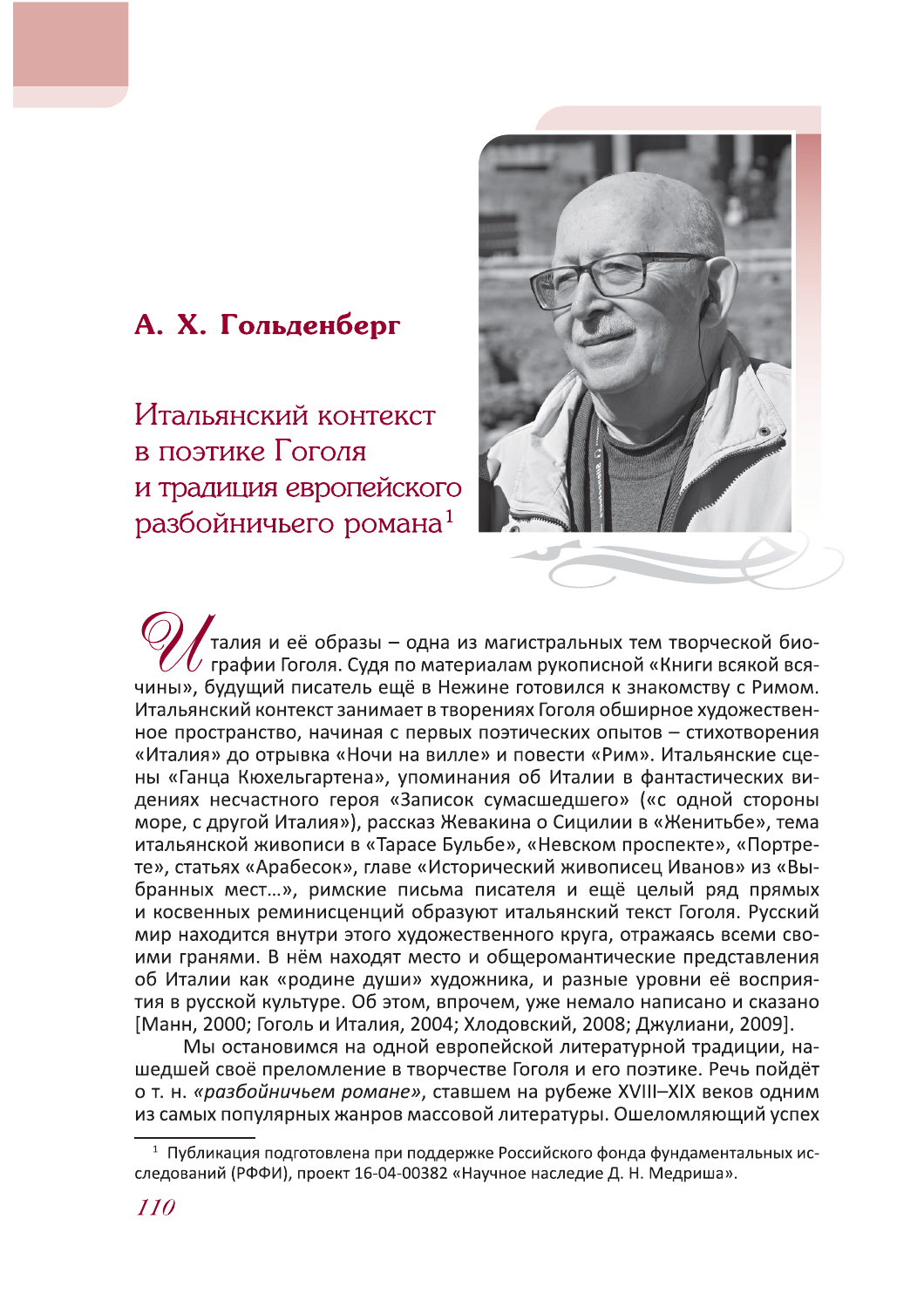немецких романов «Абеллино» (1793) Хейнриха Цшокке и «Ринальдо Ринальдини» (1798) Христиана Августа Вульпиуса, двух его вершинных образцов, привёл к расцвету жанра в большинстве европейских литератур.

17 Отолевские чтения

Действие этих романов происходит в Италии, а их героями являются знаменитые итальянские разбойники. Однозначно ответить на вопрос, почему европейских авторов привлекали образы именно итальянских разбойников, затруднительно. Так, по заключению современного исследователя, «в сознании писавших об Италии французов гипертрофированность растительности неотделима от гипертрофированности пороков. Не потому ли и злодеев здесь путешественникам видится больше, чем в других странах?» [Чекалов, 2015: 144]. Сходную картину мы наблюдаем и в английской литературе: достаточно назвать главных злодеев готических романов Анны Радклиф - кондотьера Монтони («Удольфские тайны», 1792) и монаха-убийцу Скедони («Итальянец», 1797). От них берёт начало образ «героического злодея», получивший углубление и развитие в разбойничьем романе [см.: Жирмунский, Сигал, 1967: 259-260].

Стендаль, положивший в основу сюжета своей новеллы «Аббатиса из Кастро» (1839), которая вошла в цикл «Итальянские хроники», историю любви главной героини к разбойнику, объяснял литературную привлекательность итальянских разбойников особенностями национальной истории этой страны:

В мелодрамах так часто изображались итальянские разбойники XVI века и так много писали об этих разбойниках люди, не имевшие о них никакого понятия, что у нас теперь существуют на этот счёт совершенно ложные представления. Вообще можно сказать, что разбойники представляли собою оппозицию тем жестоким правительствам, которые в Италии пришли на смену средневековым республикам <...>.

Разбойников ненавидели, когда они крали лошадей, хлеб, деньги словом, то, что необходимо для жизни; но в глубине души народ был на их стороне, и деревенские красавицы из всех претендентов отдавали предпочтение тому молодцу, который хоть раз в жизни принуждён был andar alla macchia, то есть бежать в леса и скрываться у разбойников в результате какого-нибудь слишком неосторожного поступка. И в наши дни все, конечно, боятся встречи с рыцарями большой дороги, но когда разбойников постигает кара, их жалеют. Объясняется это тем, что тонко чувствующий, насмешливый итальянский народ, издевающийся над всем, что печатается с разрешения властей, охотно читает небольшие поэмы, воспевающие жизнь знаменитых разбойников<sup>1</sup>.

Именно в таком ключе начинает свой роман Вульпиус:

Вся Италия говорит о нём; в Апеннинах и долинах Сицилии эхо разносит имя Ринальдини. Он живёт в песнях флорентийцев, в балладах калабрийцев и в романсах сицилианцев. Он - герой всех сказаний Калабрии и Сицилии<sup>2</sup>.

<sup>1</sup> Стендаль Ф. Собр. соч.: в 12 т. Т. 6. М., 1978. С. 277-279.

<sup>&</sup>lt;sup>2</sup> Вульпиус Х. К. Ринальдо Ринальдини, атаман разбойников. М., 1995. С. 13.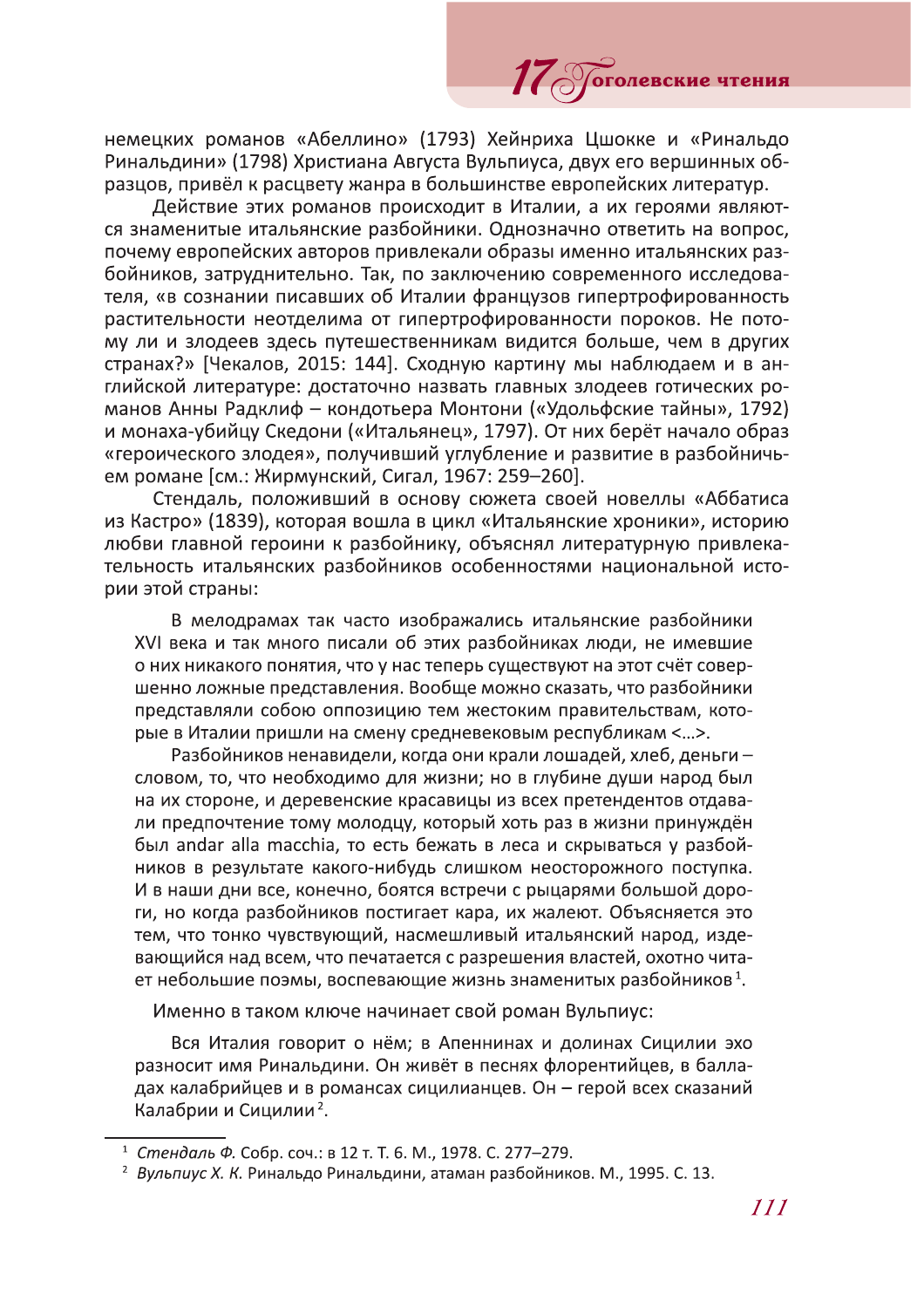Главный герой романа Цшокке - итальянец благородного происхождения, утративший из-за клеветы и происков врагов своё имение. Он становится предводителем кровожадных разбойников и попеременно предстаёт перед читателем в двух ипостасях: как безобразный бандит Абеллино и как Флодоардо. самый прекрасный кавалер Венеции, возлюбленный племянницы дожа. Ему удаётся раскрыть заговор венецианской знати, отомстить своим обидчикам и восстановить в финале романа попранную справедливость.

Ринальдо Вульпиуса, напротив, вырос в крестьянской семье и стал знаменитым атаманом, который держит в страхе всю Италию. Как и его литературный предшественник Карл Моор из драмы Ф. Шиллера «Разбойники» (1781), он тяготится своим жестоким ремеслом, но неумолимая судьба всякий раз возвращает его к новым разбойничьим деяниям. Как и герой Цшокке, он предстаёт в разных обличьях: решительным и отважным разбойничьим атаманом, любезным чувствительным кавалером, жестоким мстителем, благородным заступником слабых и угнетённых. В конце романа раскрывается тайна рождения Ринальдо, и его закалывает, дабы спасти от правосудия и позорной смерти, настоящий отец и неизменный покровитель - старец из Фронтейи, под именем которого скрывается некий князь Никанор. Обстоятельства гибели Ринальдино также отсылают читателя к финалу «Разбойников» Шиллера.

Роман вышел в 1798 году и сразу же был переиздан с уточнениями по совету Гёте, прочитавшего книгу своего родственника (он был женат на сестре Вульпиуса Кристиане) «с удовольствием» [цит. по: Вацуро, 2002: 320]. Оба издания раскупили мгновенно. Это подвигло Вульпиуса воскресить героя и написать в 1800 году продолжение романа в трёх частях: заколотый отцовским кинжалом Ринальдо чудом выжил, оправился от раны и продолжил свою литературную жизнь под именем «Феррандино».

Роман сразу стал доступен широкой европейской читательской аудитории благодаря переводам на французский, английский, польский, русский и другие языки. Это был, по словам исследователя, «пожалуй, самый известный и самый репрезентативный разбойничий роман в начале XIX столетия» [Вацуро, 2002: 320].

Первое русское издание романа, вышедшее в 1802-1803 годах в восьми частях, получило название «Ринальдо Ринальдини, разбойничий атаман». Оно включало в себя и собственно «Ринальдо Ринальдини» (первые пять частей), и его продолжение в трёх частях, т. е. «Ферандино» (таков был русский вариант нового имени героя). Второе русское издание романа вышло в 1818 году. Русскому читателю были знакомы переводы ещё двух разбойничьих романов Вульпиуса: «Прекрасная Шарлотта, страшная атаманка» (1809) и «Жена разбойника. Новейший роман» (1818), а также исторические романы о героях современности - «Суворов и казаки в Италии» (1802), «Бонапарте в Египте» (1803), «Бобелина, героиня Греции нашего времени» (1823). О популярности последней в России свидетельствует её портрет, украшающий гостиную Собакевича.

Разбойничий роман представлял собой разновидность авантюрного романа и строился по типовым повествовательным и сюжетным схемам,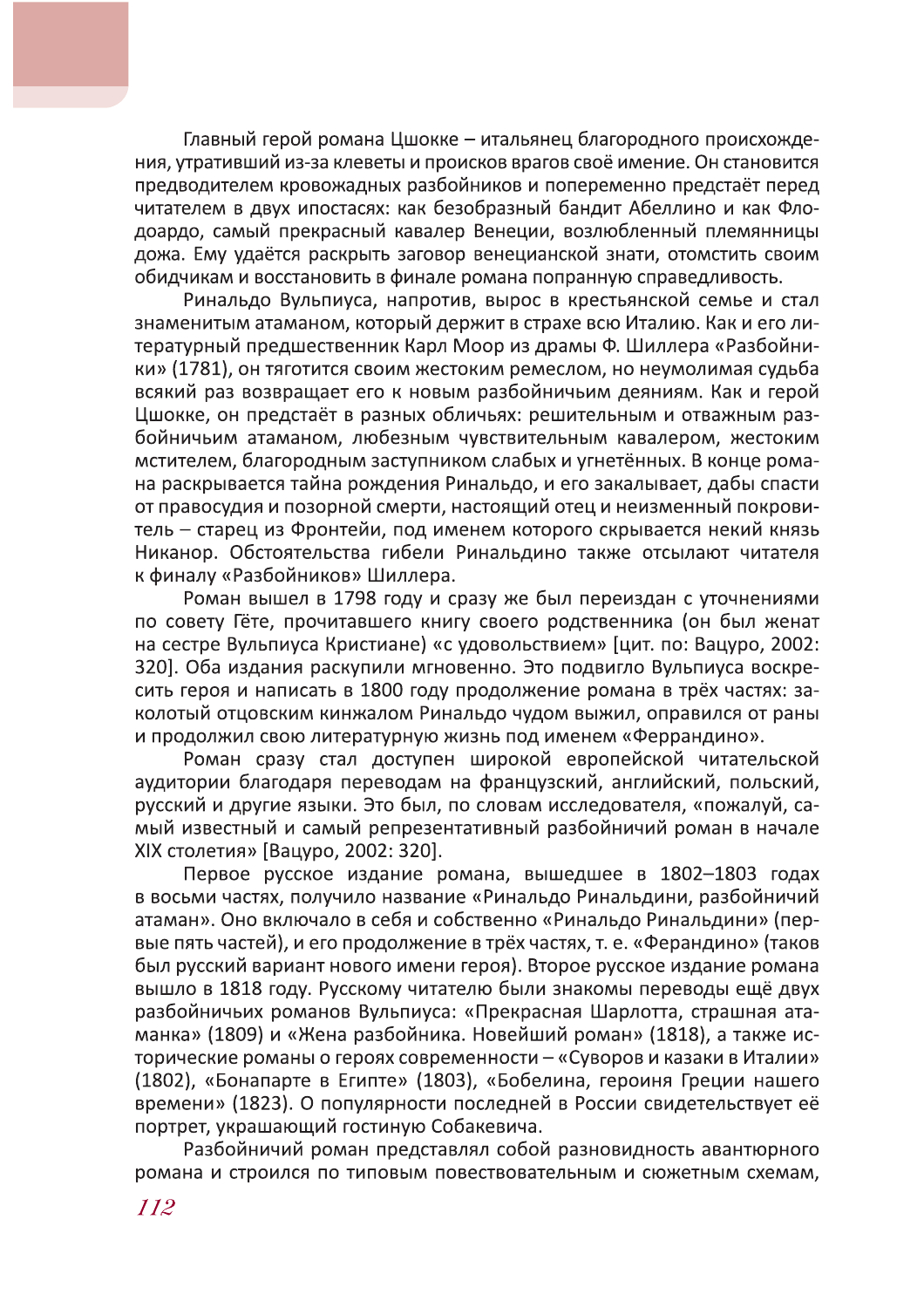развитие которых определялось фигурой центрального героя - «благородного разбойника». Романы Цшокке и Вульпиуса как архетипы жанра породили в русской литературе немало подражаний и переделок, однако идеальной персонификацией этого литературного типа стал для массового русского читателя Ринальдо Ринальдини.

11 Обтолевские

Персонаж по имени Ринальдо - один из главных героев европейской рыцарской литературы. Сын одного из двенадцати пэров Карла Великого, «второй меч христианства» в войне с сарацинами, он становится героем каролингской жесты<sup>1</sup> XII века «Рено Монтобанский» (Renaud de Montauban) и её итальянской версии «Ринальдо Монтальбанский» (Rinaldo di Montalbano) (1474). Из жесты следует, что Рено / Ринальдо, посвящённый Карлом в рыцари, во время игры в шахматы, защищая свою честь, убивает шахматной доской племянника (на самом деле - сына) императора и объявляется им вне закона. Скрываясь от гнева Карла, он и его браться занимаются разбоем на большой дороге.

Популярность этого сюжета у европейского читателя во многом определила народная книга «Четверо сыновей Аймона» (1483-1485, англ. перевод - 1489, нем. - 1535), выдержавшая, начиная с первой половины XVII века, тринадцать переизданий в составе французской «Голубой библиотеки» - первого серийного издания массовой литературы. Народная книга представляет собой адаптированный прозаический пересказ сюжета жесты [см. подр.: Чекалов, 2008: 124-125].

В итальянском рыцарском эпосе феодальная ссора была переосмыслена в тему разбойничества. Ринальдо входит в число персонажей первого ряда рыцарских поэм «Моргант» Л. Пульчи (1483), «Влюблённый Орландо» М. Боярдо (1494) и «Неистовый Роланд» Л. Ариосто (1532), в которых сохраняются рецидивы его репутации разбойника. Если у Пульчи она напрямую связана с сюжетом жесты о ссоре за шахматами, то в поэмах Боярдо и Ариосто, у которых связь с жестой ослаблена, герой сам похваляется своими прежними подвигами на большой дороге, либо ему напоминает о них его противник («О тебе такая молва, / Что ты сам разбойник куда похлеще!»<sup>2</sup>). Итальянская эпическая традиция адаптирует именно этот аспект образа Рено / Ринальдо [см.: Андреев, 1993: 72-73, 121]. Его, по мнению М. Л. Андреева, «можно считать предтечей образа благородного разбойника, популярного в эпигонской по отношению к романтизму развлекательной литературе» [Ариосто, 1993: 542].

Образ благородного разбойника весьма широко представлен в европейской литературе романтической эпохи, как, впрочем, и в русской, и в малороссийской. В этот типологический ряд кроме Абеллино и Ринальдини входят Карл Моор Ф. Шиллера, Локсли и Роб Рой В. Скотта, Сбогар Ш. Нодье, Дубровский А. Пушкина, Гаркуша В. Нарежного, О. Сомова, Г. Квитки-Основьяненко и др. [см.: Николова, 2014; Ненарокова, 2015].

<sup>&</sup>lt;sup>1</sup> Жеста (от фр. gestes – деяния) – цикл средневековых эпических поэм, или шансон де жест, объединённых вокруг центрального героя.

<sup>&</sup>lt;sup>2</sup> Ариосто Лудовико. Неистовый Роланд / Перевод М. Л. Гаспарова, статья и примечания М. Л. Андреева. Серия «Литературные памятники». М., 1993. С. 37.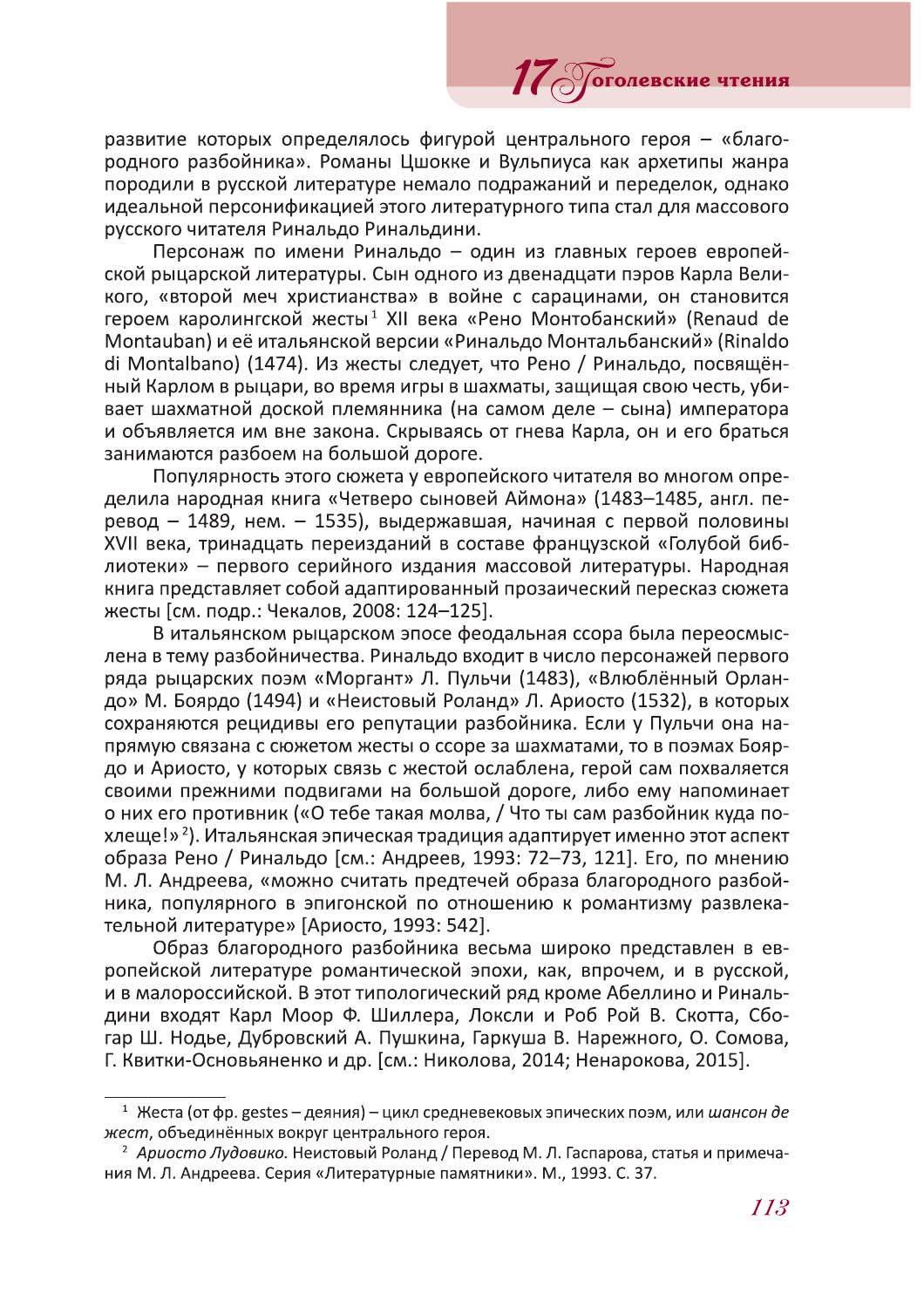В отличие от обычных разбойников их герой становится преступником не по своей воле, а по стечению роковых обстоятельств: обид, нанесённых ему или его близким, клеветнических обвинений и т. п. Он, как правило, грабит только богатых или власть имущих, защищает бедных и униженных. Герой не только храбр и решителен, но и умен, находчив, протеистичен, карнавален, способен менять любые социальные маски и роли и чувствовать себя в них свободно. Важно отметить пограничную и противоречивую природу этого персонажа, существующего в двух антагонистических мирах - социально-нормативном и преступном, и его архетипические корни, восходящие к амбивалентной мифологической фигуре трикстера и отражённые в «жестоких» фольклорных сюжетах о женихе-разбойнике (ср. их интерпретацию в балладе Пушкина «Жених» и сне Татьяны в романе «Евгении Онегине»).

К типу благородного разбойника близка характерология ранней исторической прозы Гоголя рубежа 1820-30-х годов: достаточно указать на образ Остраницы в опубликованных главах из сожжённого романа «Гетьман». К этому же типу восходит, как показал Ю. М. Лотман, и образ капитана Копейкина, соотнесённый исследователем с Чичиковым в том плане, что оба персонажа поэмы грабят только казну [Лотман, 1988: 248].

Вернёмся, однако, к роману Вульпиуса «Ринальдо Ринальдини», прямо упомянутому в девятой главе «Мёртвых душ». Дамы губернского города истолковывают рассказ Коробочки о ночном визите Чичикова сквозь призму романтических литературных ассоциаций, называя его «совершенным романом»:

Коробочка, перепуганная и бледная, как смерть, <...> рассказывает, и как рассказывает, послушайте только, совершенный роман: вдруг, в глухую полночь, когда всё уже спало в доме, раздаётся в ворота стук, ужаснейший, какой только можно себе представить; кричат: «Отворите, отворите, не то будут выломаны ворота!» Каково вам это покажется? Каков после этого прелестник?.. Ну, хорош же после этого вкус наших дам, нашли в кого влюбиться [VI: 183].

Однако Софья Ивановна опровергает представление Анны Григорьевны о Чичикове как о герое любовного романа:

Да ведь нет, Анна Григорьевна, совсем не то, что вы полагаете. Вообразите себе только, что является вооружённый с ног до головы, вроде Ринальда Ринальдина, и требует: продайте, говорит, все души, которые умерли». Коробочка отвечает очень резонно, говорит: «Я не могу продать, потому что они мёртвые». - «Нет, говорит, они не мёртвые, это моё дело знать, мёртвые ли они, или нет; они не мёртвые, не мёртвые, кричит, не мёртвые!» [VI: 183].

В комментариях к этому эпизоду обычно ограничиваются простым указанием, что Ринальдо Ринальдини - герой одноимённого романа Вульпиуса. Попыток соотнести его с текстом самого романа не предпринималось. Между тем они могли бы обнаружить не только прямые текстуальные реминисценции из русских переводов романа, но и целую систему мотивов, на которую проецируется образ Чичикова как романтического разбойника.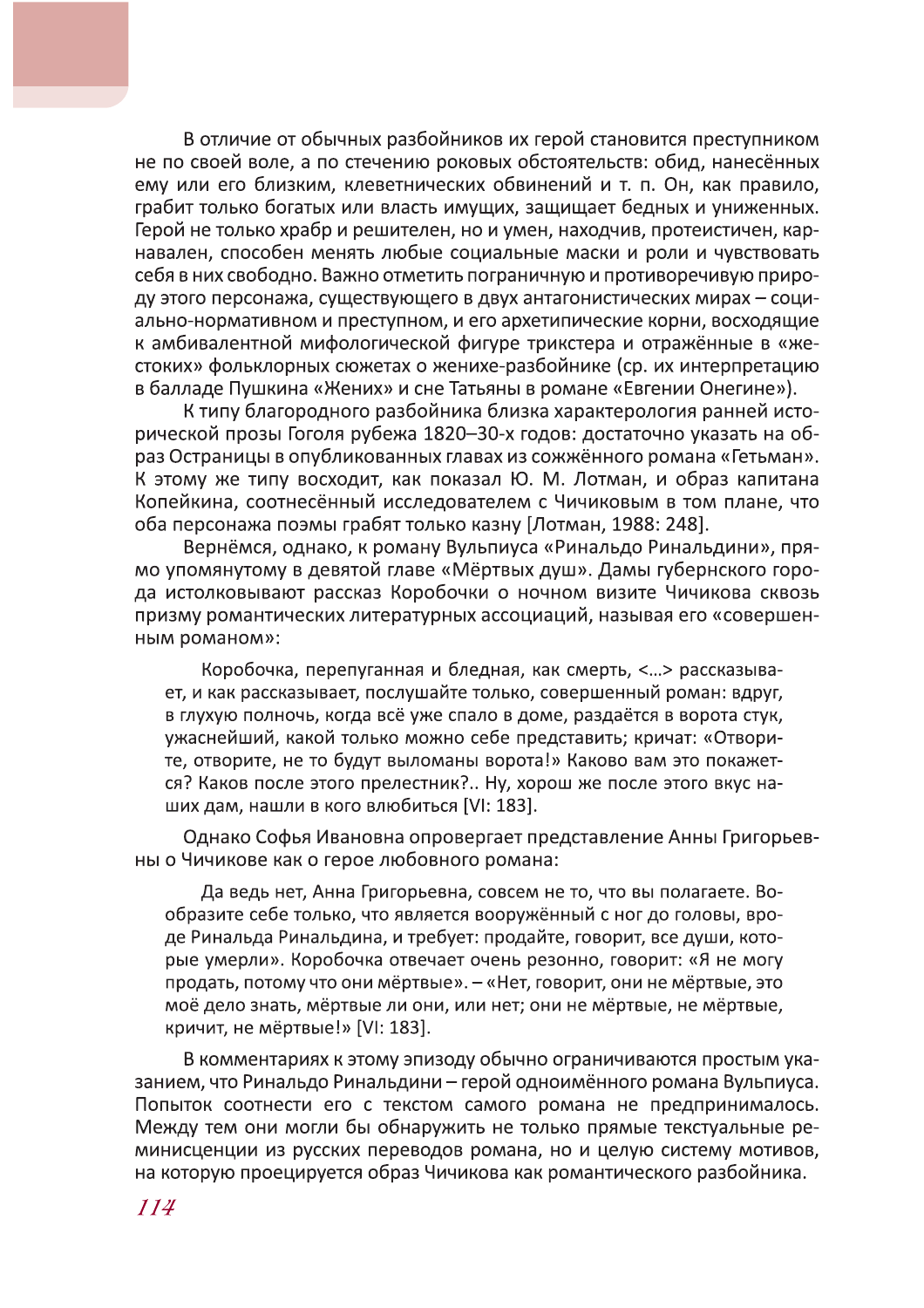Так, дамское описание ночного визита к Коробочке представляет, по нашему мнению, травестийный пересказ сцены из третьей части романа Вульпиуса, повествующей о штурме Ринальдо потайной части замка графа Мартаньо:

11 Обратовские чтения

<...> он [Ринальдо] закричал, что силою вломится, естьли ему не отворят. При сих словах ему отвечал тот же голос, спрашивая, какое он право имеет нарушить спокойствие сего подземелья.

- Желание моё вас знать побуждает меня к тому, - отвечал Ринальдо. - Но мы не имеем желания тебя видеть здесь, - присовокупил сей голос.

Ринальдо грозился снова выломить дверь; ему сказали, что ежели ему непременно угодно войти в сие подземельное жилище, то надлежало спросить ключи от двери у графа Мартаньо.

Он отвечал, что ему от графа ничего нельзя получить, ибо уже два года, как он скончался. - «Уже нет его на свете!..» - возразил тот же голос с живостию... Молчание последовало сим словам<sup>1</sup>.

В. Э. Вацуро, сопоставивший с первоисточником первый русский перевод романа, заметил, что в нём ради заботы об интересах массового читателя, сокрашены диалоги, превращающие повествование в драматическую сцену [Вацуро, 2002: 333]. У Гоголя, напротив, сцена ночного визита Чичикова в пересказе губернских дам насыщена диалогами, усиливающими её мелодраматизм. Как усердные читательницы массовой литературы они стремятся к характерной для её поэтики эмфатизации «эффектов» [см. о ней: Чекалов, 2008: 127].

Ещё одну параллель к роману Вульпиуса являет собой соперничество губернских дам за внимание Чичикова на балу у губернатора:

Даже из-за него уже начинали несколько ссориться: заметивши, что он становился обыкновенно около дверей, некоторые наперерыв спешили занять стул поближе к дверям, и когда одной посчастливилось сделать это прежде, то едва не произошла пренеприятная история <...>  $[V]: 165 - 166].$ 

Любовные коллизии являются непременным атрибутом разбойничьего романа. Ринальдино покоряет множество женских сердец. Перед глазами читателей проходит бесконечная вереница женщин, добивающихся его любви. Так, за его симпатию борются между собой на балу в доме барона Денонго его дочь Лаура и Дианора, молодая вдова графа Мартаньо:

Графиня искала одобрения Ринальдо в его глазах, но увидела, что его взгляды устремлены на Лауру. Лаура же опустила очи долу. Это сильно задело графиню. Она вскочила и подала сигнал к танцам <...> Первая, кому Ринальдо подал руку к танцу, была Лаура. Она буквально плыла с ним по залу, вовсю кокетничала. Графиня не осталась праздной наблюдательницей. Она увидела то, чего видеть ей не хотелось бы<sup>2</sup>.

<sup>&</sup>lt;sup>1</sup> Вульпиус Х. Г. Ринальдо Ринальдини, разбойничий атаман: Исторический роман осьмнадцатого столетия. М., 1802-1803. Т. 3. С. 133-134.

<sup>&</sup>lt;sup>2</sup> Вульпиус Х. К. Ринальдо Ринальдини, атаман разбойников. М., 1995. С. 124.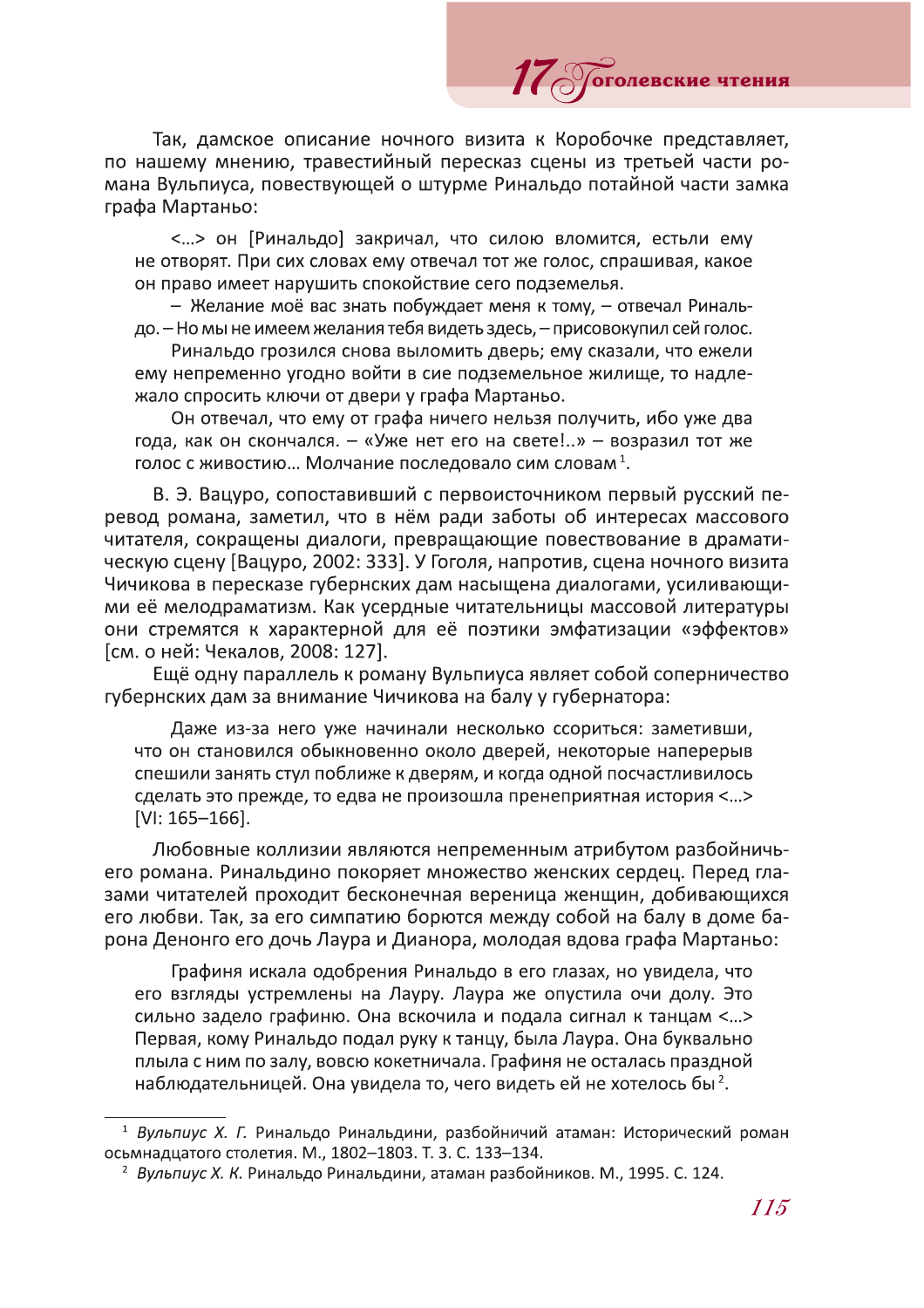Общей типологической чертой образа благородного разбойника является невозможность обрести семейное счастье, о котором он мечтает. Любовь Ринальдо, Лотарио («Сбогар» Ш. Нодье), Дубровского и других героев разбойничьих романов оказывается губительной для их избранниц. Молва о Чичикове как разбойнике, вместе с иными предположениями о нём как об опасном человеке, разрушает не только его негоцию с покупкой мёртвых душ, но и план женитьбы на губернаторской дочке.

Разбойничий роман как разновидность авантюрного во многом унаследовал художественные традиции романа готического, в котором, по словам его исследователя, «создаётся всеобъемлющая атмосфера тайны» [Назиров, 2011: 58]. С Ринальдо, как и с Чичиковым, связаны характерные для авантюрных романов мотивы тайны и рока. Судьбой разбойника управляют тайные силы, персонифицированные в образе «старца из Фронтейи». Он стоит во главе масонско-мистического общества, дважды перешагнул человеческий возраст, постиг таинства древних культов и религий, владеет искусством вызывать дух мёртвых, может прозревать события, удалённые во времени и пространстве. Старец говорит Ринальдо:

Тебе долженствовало быть героем, а ты стал разбойником, не хотев оставить путь преступлений, по коему не переставал ты ходить<sup>1</sup>.

Он хочет подчинить Ринальдо своей воле и предлагает ему поменять славу великого разбойника на славу исторического героя - стать освободителем Корсики «от спесивых французов». Однако Ринальдо отказывается быть орудием чьей бы то ни было воли. На острове Лампедуза под именем Феррандино он пытается начать жить заново в качестве обычного человека, мечтая о частной жизни в кругу семьи. Но его узнают и преследуют: Ринальдо вместе со старцем возвращается в большой мир и вновь оказывается во власти своих страстей. Ему не суждено уйти от роковой судьбы с помощью тех средств, которые подсказывает герою покровительствующий ему князь делла Рочелла:

Наше знание, дела, желания, наши силы ограничены, Нами управляет Высочайшая Власть. - Мы не можем противиться Её хотению. -Молись Богу, будь честным человеком и положись спокойно на произвол Всемогущего <...>2.

В конце романа накануне своей окончательной гибели Ринальдо встречается с матерью и узнаёт от старца-отца и тайну своего рождения, и своё великое предназначение. Столь же характерный для жанра романа «тайн» композиционный приём, раскрывающий перед читателем подлинную биографию героя в конце повествования, использует и Гоголь, излагая биографию Чичикова в заключительной главе первого тома. Однако в отличие от Вульпиуса, за этой раскрытой автором «тайной», скрывается другая,

<sup>&</sup>lt;sup>1</sup> Вульпиус Х. Г. Ринальдо Ринальдини, разбойничий атаман: Исторический роман осьмнадцатого столетия. М., 1802-1803. Т. 5. С. 181.

<sup>&</sup>lt;sup>2</sup> Вульпиус Х. Г. Ринальдо Ринальдини, разбойничий атаман: Исторический роман осьмнадцатого столетия. М., 1802-1803. Т. 6. С. 136.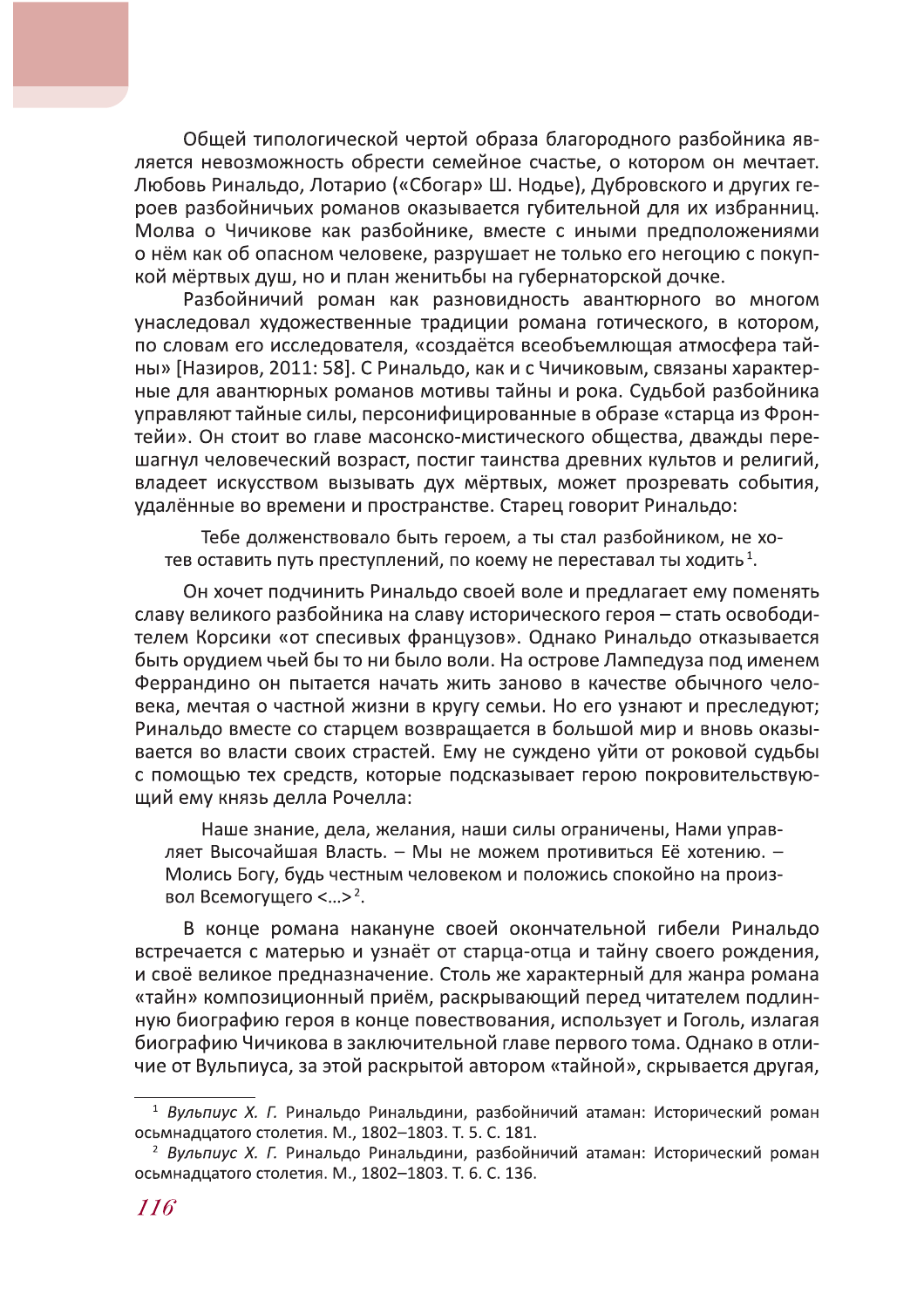ещё более глубокая, связанная с писательским замыслом духовного возрождения героя:

оголевские чтения

И, может быть, в сём же самом Чичикове страсть, его влекущая, уже не от него, и в холодном его существовании заключено то, что потом повергнет в прах и на колени человека пред мудростью небес. И ещё тайна, почему сей образ предстал в ныне являющейся на свет поэме [VI: 242].

Во втором томе завесу этой тайны приоткрывает Муразов, говорящий заточённому в тюрьму Чичикову о том, что его назначение «быть великим человеком», а «вы себя, - укоряет героя добродетельный откупщик, - запропастили и погубили» [VII: 112]. Вспомним слова старца из Фонтейи, обращённые к Ринальдо: «Тебе долженствовало быть героем, а ты стал разбойником». Идущий от готического романа романтический мотив избранничества связывает героев Вульпиуса и Гоголя.

Италия в романе Вульпиуса выступает как живописный природный фон приключений героя, причём он носит условно-схематичный характер:

Ринальдо предался созерцанию романтического пейзажа<sup>1</sup>.

Национальный колорит создают в романе «народные» песни, романсы, баллады, он «реализуется во всепроникающей песенной стихии, придающей роману особую лироэпическую стать» [Чекалов, 2015: 149]. И это ещё одна художественная перекличка с гоголевской поэмой, в обеих томах которой «разливалась беспредельная, как Русь, песня» [VII: 182-183].

Итальянский контекст «Мёртвых душ» связан прежде всего с образом главного героя, одна из граней которого – рыцарь большой дороги – актуализирует цепь литературных ассоциаций: от итальянских рыцарских поэм до массовой европейской литературы романтической эпохи об итальянских разбойниках.

Образ Чичикова, по замечанию Ю. М. Лотмана, «окружён литературными проекциями, каждая из которых и пародийна, и серьёзна: новый человек русской действительности, он и дух зла, и светский человек, и благородный (грабит, как и Копейкин, лишь казну) разбойник. Синтезируя все эти литературные традиции в одном лице, он одновременно их пародийно снижает <... > Он знаменует время, когда порок перестал быть героическим, а зло - величественным» [Лотман, 1988: 248]. Однако травестийная проекция образа Ринальдо Ринальдини носит у Гоголя двойственный характер. Как справедливо писал В. М. Маркович, «"снижая" высокий или грандиозный полюс сопоставлений (Ринальдо Ринальдини, Копейкин, Наполеон, Антихрист), параллели одновременно укрупняют полюс низменный и комичный ("хозяина", "приобретателя"), придавая мелочным формам зла вселенский масштаб и таинственное содержание» [Маркович, 1982: 31]. Добавим в этот ряд «высоких» сопоставлений и значимую для будущего преображения гоголевского персонажа параллель с кризисной судьбой апостола Павла [см.: Гольденберг, 2012: 134-140].

<sup>&</sup>lt;sup>1</sup> Вульпиус Х. К. Ринальдо Ринальдини, атаман разбойников. М., 1995. С. 220.